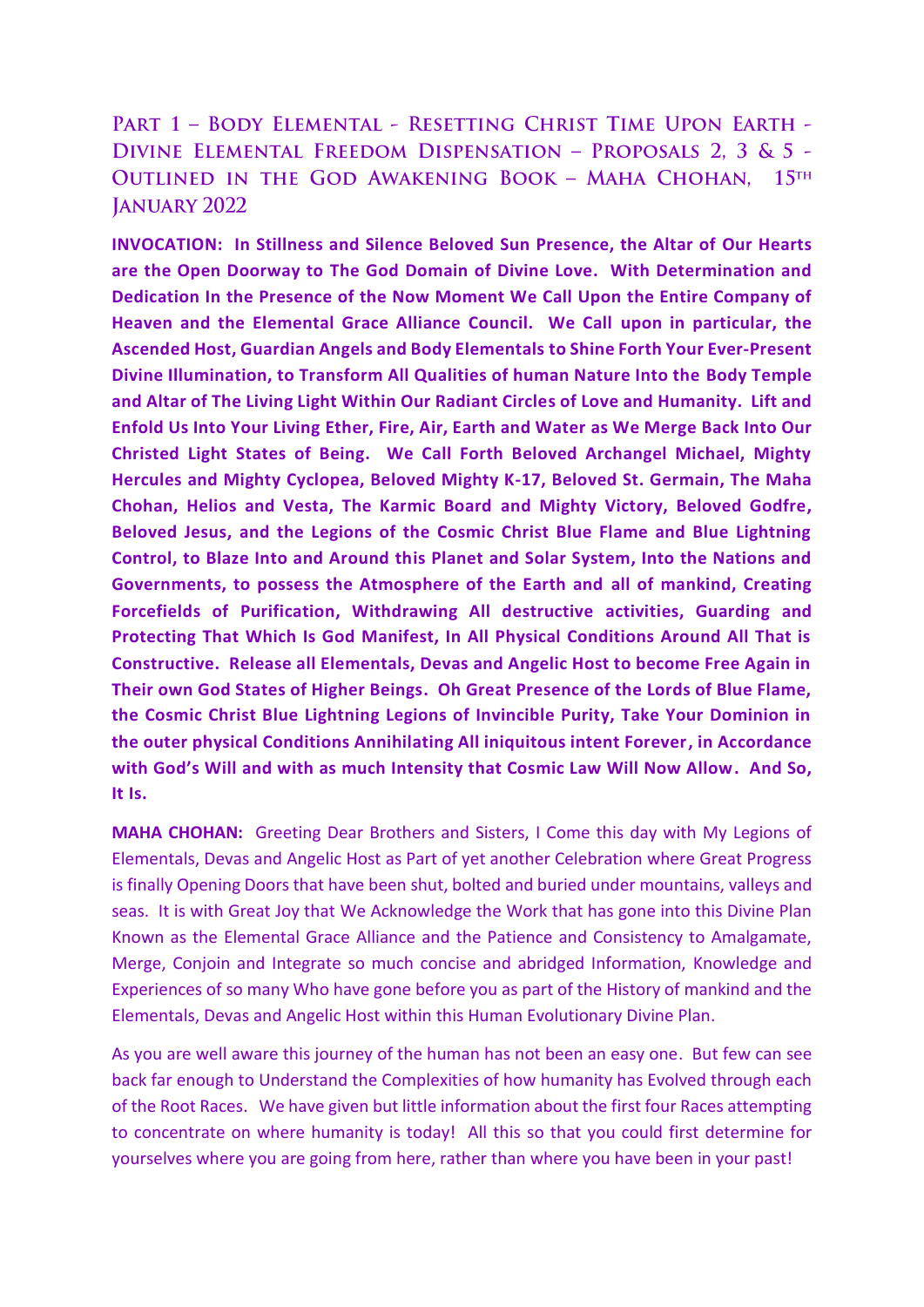Your Innate Qualities and Virtues and your Consistency, Patience and Perseverance to your Paths and Purposes have now begun to dig deeper into your past, find those bolted doors in earth and under seas to open and release all those that are trapped within the 4<sup>th</sup> Root Race that Beloved God Himalaya spoke to you about in your God Awakening Book. These Root Races the 4<sup>th</sup>, 5<sup>th</sup>, 6<sup>th</sup> and 7<sup>th</sup> awaiting to come forth soon through The Great Divine Director, can all now be Elevated in Completion and New Preparations through the Release of the Elemental Kingdoms who are interred and physically embodied through conscious entrapments through your 5th Proposal on a Mass Scale; '**To Remove All Mis-Aligned Consciousness Imposed, Charged, Impressed or Inflicted Upon the Elementals By Miscreation Through Ignorance And Arrogance Of The Human Collective Consciousness'.**

As you may not be able to appreciate the complexities of this Release in all its facets, in Truth you do not need to understand everything, rather simply making the Call in KNOWING that what you are Calling For is already Known to the Cosmic Beings Who have been waiting for this moment for eons of time! This Proposal then does not require a Petition as such, for the Elemental Grace Alliance Divine Plan as set out in the God Awakening Book, is in Itself, the Petition that has already been Granted. It is simply not the timing that was agreed upon by the Karmic Board for it to take place and Activated with Love In Action.

So for the benefit of this Petition Activation Request We the Masters come to Acknowledge that We Are Here to Stand Beside You Ready to Call into Action Through Ourselves in Accordance to God's Will and Cosmic Law, the Billions upon Billions of Body Elementals, The Elements, Devas and Angelic Host on All Levels and Dimensions when the Permission is Granted by the Directors of the Karmic Board.

To help you then, as the *'Feet Upon the Ground'*, if We may use this very loose analogy, for You are far more than this Dear Masters. I want to share a little more of your past History with the Body Elementals that your Consciousness has been a part of, both before and after the beginning of the 4th Root Race. I wish to share a Body of Communication that was shared within the Earth Gatherings of Masters and Students at the time, outlined within the book *'The Gnosis and The Law',* that Speaks of the history of the Body Elementals and Their Relationships with you, the men and women upon the Earth.

*"When man and woman descended into Earth, after passing through the Seven Spheres, he and she were given by his and her Creator not only a Guardian Angel but also, a physical Mentor - a Body Elemental. The Function of this Body was to first build the form, through the process of conception and gestation, help it grow and mature, and then stay with it until the life expectancy of the individual terminates. Besides this overall Service, it was going to pay attention to details - keep the blood circulating in the veins and continually repair the conditions of disintegration of incidents to the excesses of the personality. From this you will see that this Interesting and Faithful Overseer, Whose Name would be more appropriately Identified as the 'Spirit of Flesh', is not an ordinary, matter of course, attached to the physical*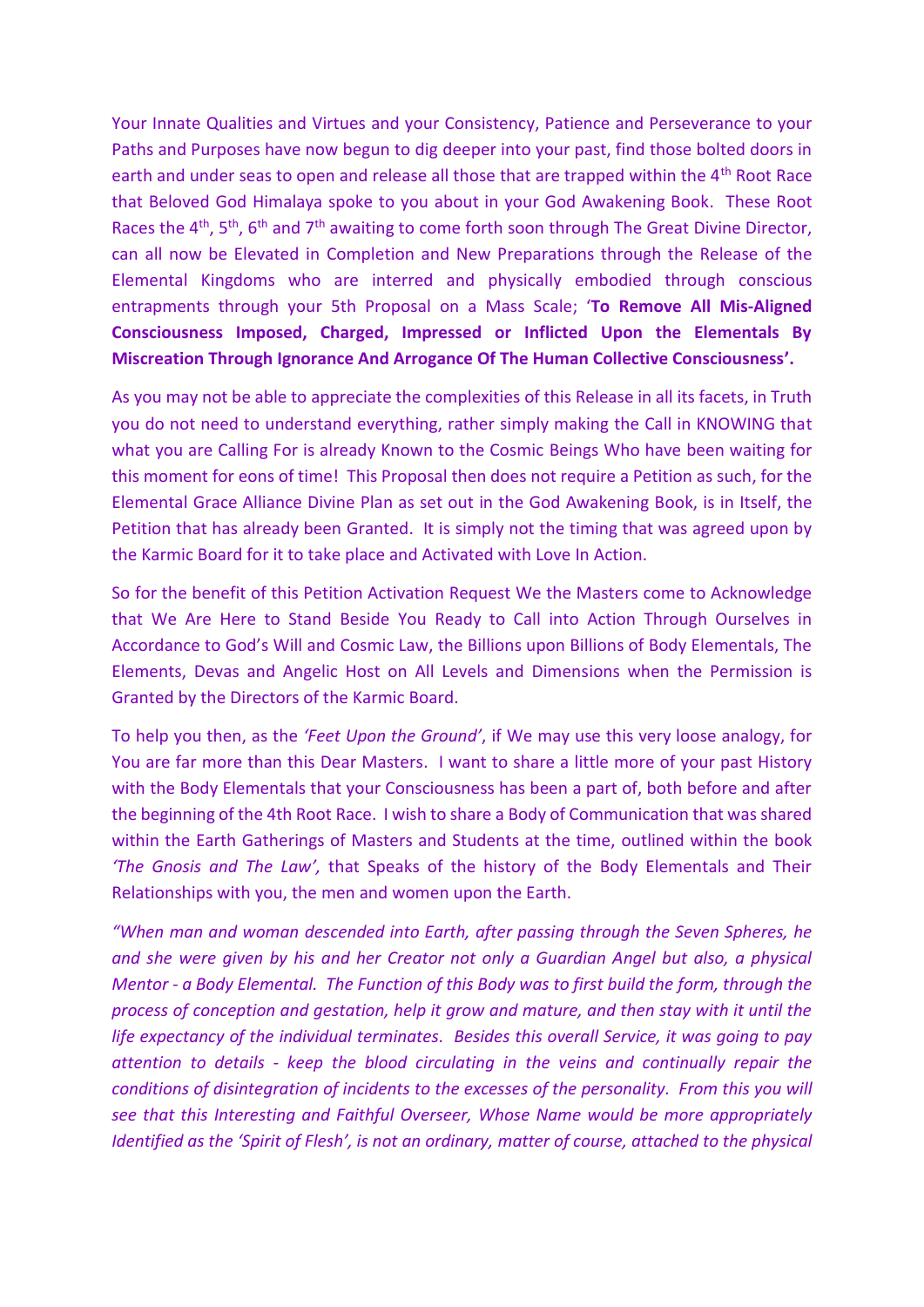*personality, but a Highly Competent and Intelligent Entity, far Superior to man or woman and Fully Qualified to give the Service He or She was Called to Give.* 

*"As it can be surmised, The 'Spirit of Flesh', Belongs to the Elemental Kingdom, and at the time of its Acceptance of the Duties Involved in this Service, along with the other Elementals Under Its Command, that Accepted Service to man and woman, It Gave a most Solemn Promise of Blind Obedience to the will of man and woman. In the eyes of an onlooker, It is entirely invisible and Its Work with the physical body, if comparisons are permissible, resembles the electric current that supplies the power to the bulb that lights the room, the latter giving the brightness and visibility, while the 'Real Source Energy Feeder' remains invisible. Between embodiments, the individual and the Body Elemental and Their Legions of Elementals are separated.*

*"The lifestream going in one direction, to be given instruction directly concerned with his or her evolution, while the Body Elemental (being the victim of the personal self) is Given Great Assistance, in Purifying the natures of antagonism and hate, and in the Company of the Angelic Builders of Form, is Re-Infused with Strength and Courage, else It would have perished long since in its arduous task on its Earth journey. Often it happens that the personality, with which the Body Elemental is concerned, is of a Higher and Nobler Nature and in his or her peregrination in the world of form, knows his or her Purpose for Being and he or she tries, consciously, to fulfil it. In such cases, the 'Spirit of Flesh' or Body Elemental is Fully Cooperative and as a result, you will see individuals with fine physical bodies, clear minds and perfect health, even in advanced age. Unfortunately, in most cases, these individuals attribute these qualities to other causes than to the Real Source to which they Owe it.*

*"Having said that much in general, now let Us See, in greater detail, how the Body Elemental's Beneficent Work is Accomplished. As We Know, the 'I AM' Presence never completely incarnates and only a Spark of It is allotted to personality in its embodiment. This,* **'Spark'***, is the* **'Christ Self'** *- 'the Christ in you, the Hope of Glory' of the Apostle. However, in the preliminaries for the forming and eventual building of the physical vehicle, through which this 'Spark' will dwell and function, are always taking place under the Direct Supervision of the 'I AM' Presence, who Overshadows the parents during the gestation. Immediately after conception, and as gestation progresses, the Body Elemental starts Its Work, to bring the tiny form to a definite stage of maturity, so that the personality itself, in time, will assume complete control of it. It is on that particular 'stage of maturity', that We can perceive the reason of the mystery, why the Soul that incarnates often does not assume full control of the physical form, but until the person reaches the age of 14, 18, and sometimes 21.* 

*"On the other hand, We See cases where the Soul assumes control immediately after the powers of reasoning and judgment have developed to such an extent as to be used for constructive purposes. The Selection of the Body Elemental for an individual was not done, by the First Lords of Karma flippantly and without serious consideration. First, the Candidate, so Applied, had to belong to the same Ray with the individual whom He or She Intended to Serve;*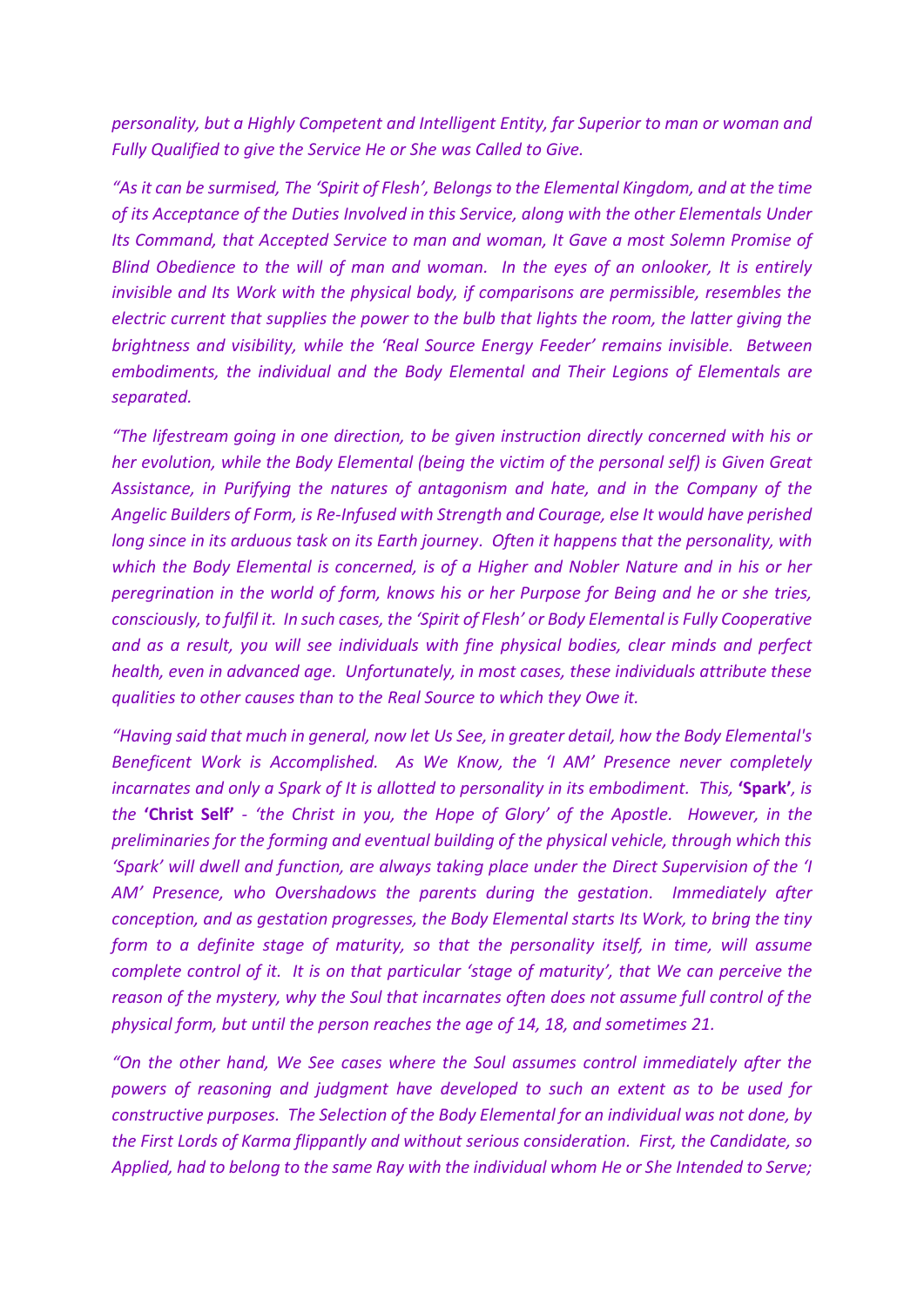*also, to have such previous Training and Experience so that it would be Fully Qualified to Fulfil what He or She was Called for. His or Her Training was not of short duration, neither had it begun in your present Solar System. It had started long, long ago and in other, perhaps, Universes, where, Under the Tutelage and Guidance of Wise and Highly Evolved Devas, He or She had to Learn to Draw Substance from the Cosmic Light and Convert it into form.* 

*"How long it takes for an Elemental to reach that Stage, you can get an idea from an address the Elohim of the Sixth Ray, Tranquillity, gave to the Students in Philadelphia on the 2nd of January 1955. For the benefit of the reader here and the inherent interest of this address, We present it at the end of this chapter. (Chapter 21). The important thing, however, for one to remember, is that for an Elemental to be Trusted to Create the Temple – the physical human form - into which the 'I AM' Presence is to Abide, Its Training and Ability had to be Superior. How important that was considered We can judge it from its final Acceptance where in the Ceremony that went along with it, there were Present not only the Full Body of the Karmic Board, but the Elohim, the Archangels and the Higher Beings of the Builders of Form.* 

*"With the Projection of the 'Immortal Three-fold Flame', into the Heart of the individual, by the 'I AM' Presence, the Body Elemental's work started in earnest. It drew the necessary Elements from the Universal and, taking as a model the Etheric Body or Light Body of the individual, Designed and Formed the eventual physical form. It was done so, for the Etheric Body reflected like a Mirror the Perfection and Magnificence of the 'Christ Self' upon which the physical body had to be formed. Of course, here We are talking of the first 3 Root Races, where there was Perfection. This is not applicable to the subsequent Root Races and the Etheric Body of present-day man and woman does not reflect anymore, the Divine Magnificence of the 'Christ Self'. In fact, with rare exceptions, it is quite the reverse.* 

*"The beginning of the Alliance of the Body Elemental with its Charge was Perfect in every respect. The Cooperation of Both, was unrivalled and the Body Elemental, having completed the first phase of Its Service, went ahead and, like a good Host, provided all the needed Equipment, Material and Sustenance for the Physical Body Temple - Physical Form into which Both Host and Tenant had to dwell. That was then the Golden Age, and the man and woman of that period was in daily contact with God, the Angelic Kingdom and the Cosmic Beings.*

*"This, as previously stated, was the first, second, and third Root Races and lasted about one million years. With the Ascension of Those Early Root Races, the Body Elementals Assigned to Them Returned to the Cosmos, Happy for the Completion of Their Tasks and Grateful for the Opportunity that was Given Them to Serve. This Expanded Their Consciousness. But, when the Fourth Root Race came into embodiment and the 'laggards' already had full sway on the thoughts and emotions of the incarnated souls, the situation altered.* 

*"Man and woman was no longer what God meant Him or Her to be, and having absorbed and imitated all that the 'laggards' had, a serious situation arose between him and her and his and his and her 'Spirit of Flesh'. The picture the Body Elemental had for Its man and woman was His or Her 'Christ Self' but what He or She was given to Work with now, was anything but the*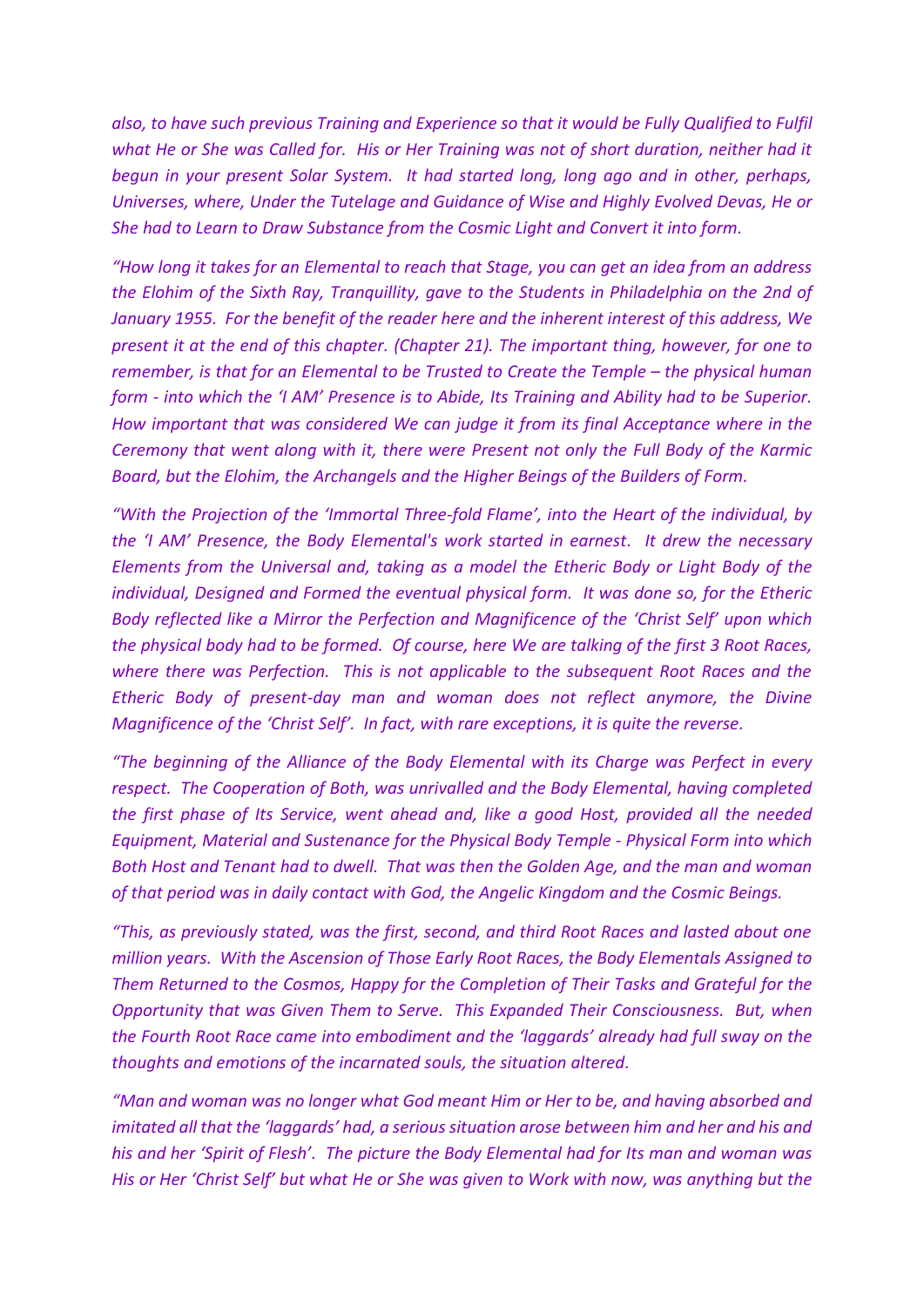*Original. He and She became disturbed and confused, but Faithful to Its Solemn Vow to Serve and Obey and so continued Their Respective Services, creating and appeasing all of man's and woman's lower nature appetites. He and She Hoped and expected improvement and after centuries of disappointment to regain and reproduce the 'Christ Self', as a Model for the man's and woman's physical form, finally He and She gave up and the once Divine Alliance between the two turned into; first, antipathy, then hatred and finally open warfare.* 

*"Thus, the Body Elemental, instead of being the Friend, the Mentor, and the Co-Worker with Man and Woman, reluctantly had become Their avowed enemy, never missing an opportunity since to show it by constantly thwarting man's schemes. As if this were not bad enough, the rest of the Elemental Kingdoms - Fire, Water, Air and Earth declared war against man; and They became so inimical that if it were not for the restraining hand of Higher Powers and in particular Archangel Michael, these Elementals, in Unison, would have wiped mankind completely off the Planet. When man and woman reaches a point of Spiritual Evolvement, where Sincerely they will try to improve themselves by expanding their consciousness, then the Body Elemental, along with the rest of the Elemental Kingdom, will not only be not inimical, or ill-disposed to him or her, but as of yonder, They Will Cooperate to Bring once again the Golden Age for mankind the Become the Christed Self as was it always Designed To Be."*

## End Excerpt.

For those who will partake in this Invocational Activation, know that this has been in the Planning and Developmental Stage for around 85 years and like the concepts that the EGA is trying to Understand more deeply, with the differences between the incarnational soul and the Soul Consciousness in Communication to become the Divine Word of God Being Spoken and Communicated, Great Due Diligence and Interactive Engagements MUST be Played Out from a physical perspective that have passed through the Integration Process of Communication between all levels of Consciousness. I Am offering you who are here reading this as an opportunity to see how important your Efforts are to Put into Love In Action by Full Participation on All Levels if you are going to Reinstate Your Relationship with your personally Designated Spirit of the Flesh, Body Elemental.

So, if you are not Shining your Physical Beauty, not in Perfect Health and your physical life is in any sort of lack in '*Equipment, Material and Sustenance for the Physical Body Temple - Physical Form into which Both Host and Tenant had to dwell',* then you have some more work to do in re-establishing Your Connection and Love with your Body Elemental. Without this Understanding, it may not affect you moving forward as slowly as some may see, but it will make all the Heavenly Difference if you were to take Advantage of the *'Resetting of Christ Time Upon Earth'* Application within the Petition detailed Information.

I wish to also bring your awareness to the K-17 Proposals to help you in your Elemental Baptisms, which are absolutely in Alignment to this New Potential now before you! I would like to close with sharing something else with you that may help to increase your motivation to step away from old patterns of your incarnational consciousness.